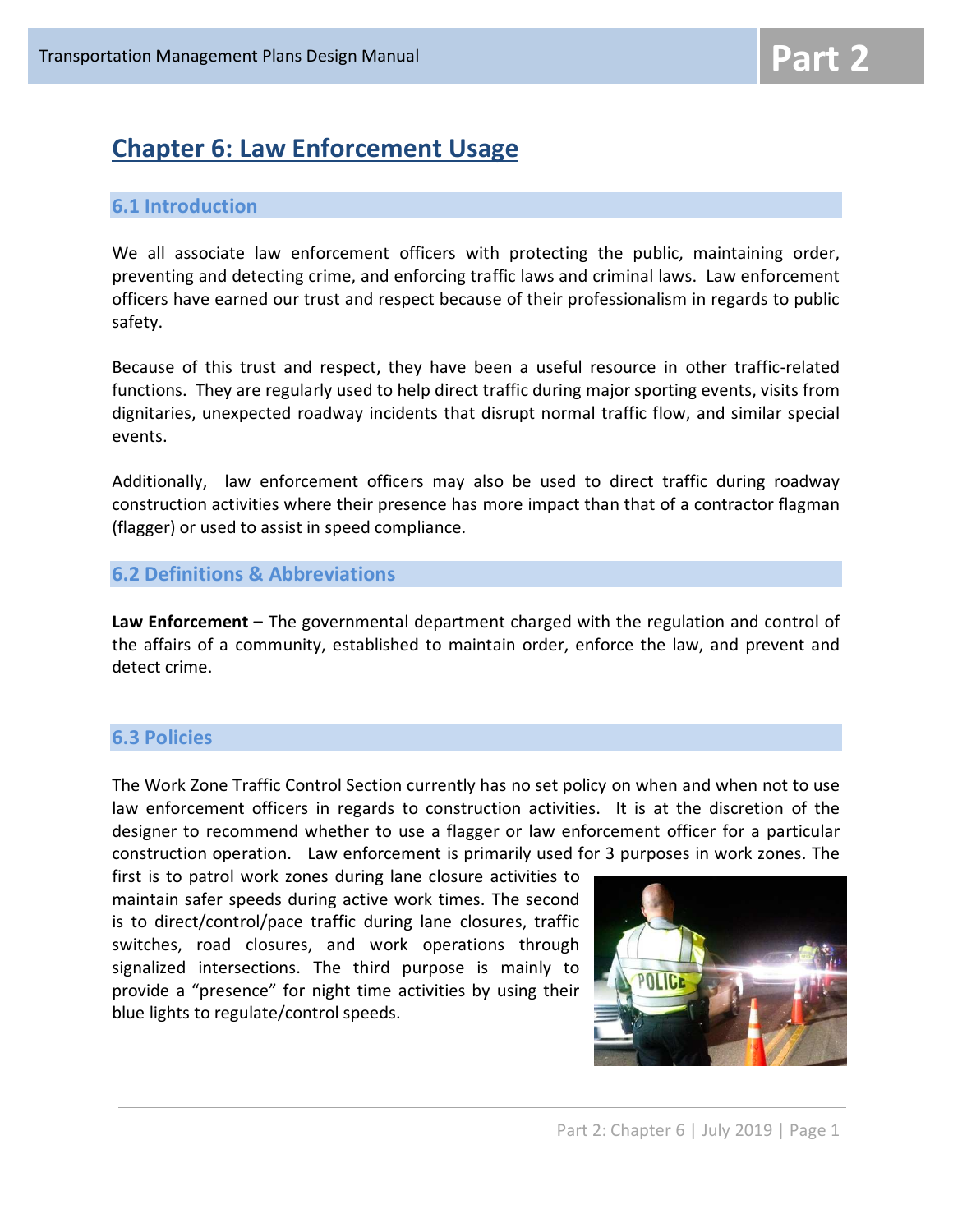#### HAWKS (Help All Work Zones Keep Safe) Program

This program is through the State Highway Patrol and is already funded by NCDOT. No additional compensation in terms of a contract pay item is necessary. The off duty patrolmen serve as speed enforcement for work zones that qualify for this program. Potential Hawks projects are scored based on 4 or 5 criteria. If you believe you have a project that would benefit from HAWKS, let your supervisor and the State Work Zone Operations & Programs Engineer know so it can be assessed.

#### 6.4 Design Issues

The Traffic Control Plan designer should analyze all of the construction activities on the project to determine if the use of law enforcement officer might be better suited for a particular construction operation. The following are some construction situations, which the designer might want to consider using law enforcement:

- At the road closure and/or detour point/s when installing bridge girders over a travelway
- When construction affects traffic at a signalized intersection
- When relocating or installing a new traffic signal under traffic
- Bringing traffic to a halt on a major roadway
- Directing traffic through an interchange ramp
- Pacing traffic
- Patrolling to ensure speed compliance

The use of law enforcement during roadway construction activities is only a supplement to the traffic control design for the particular operation. The Traffic Control Plan designer needs to design or refer to the appropriate Roadway Standard Drawing in the Traffic Control Phasing for the operation which law enforcement presence is deemed necessary. Additionally, the designer should show the suggested location of the law enforcement presence on the detail sheet that shows the construction activity.

#### 6.5 Design Criteria

The recommended use of law enforcement for a particular construction activity is at the discretion of the designer.

"Law Enforcement" is a Traffic Control contract pay item and is paid for in the number of hours law enforcement usage is deemed necessary for a given project. The designer will have to calculate the number of hours that law enforcement officers are needed on the project and include this value in the estimate.